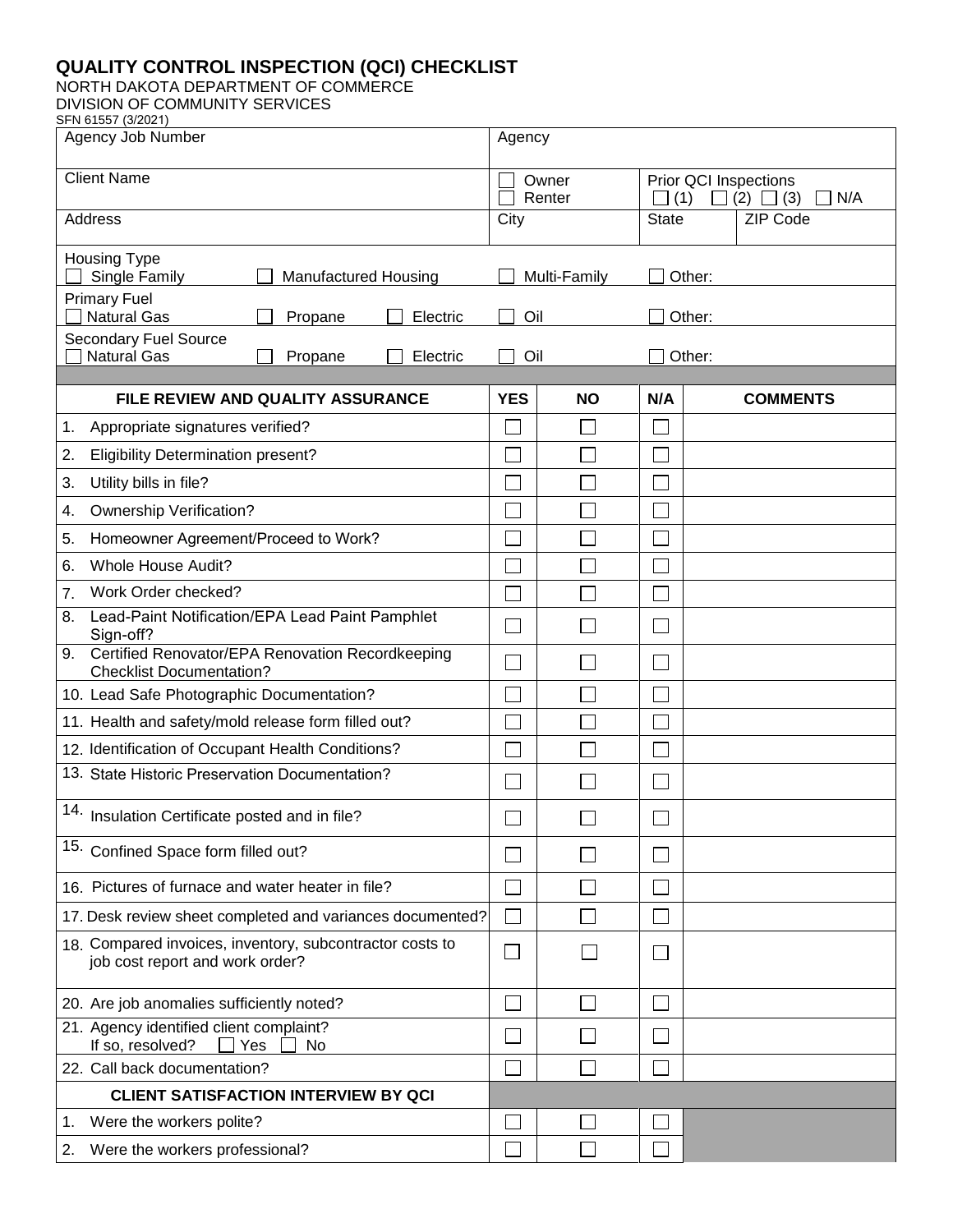| 3. | Did the workers damage anything?                                                                                                                                                                 |  |                |  |  |  |                |    |     |
|----|--------------------------------------------------------------------------------------------------------------------------------------------------------------------------------------------------|--|----------------|--|--|--|----------------|----|-----|
| 4. | Did the workers clean up afterwards?                                                                                                                                                             |  |                |  |  |  |                |    |     |
| 5. | Would you recommend them to others?                                                                                                                                                              |  |                |  |  |  |                |    |     |
|    | <b>ON-SITE WORK ASSESSMENT/DIAGNOSTICES</b>                                                                                                                                                      |  |                |  |  |  |                | NΟ | N/A |
| 1. | <b>Exterior Inspection of Home Performed</b>                                                                                                                                                     |  |                |  |  |  |                |    |     |
| 2. | Interior Inspection of Home Performed                                                                                                                                                            |  |                |  |  |  |                |    |     |
|    | USE MANOMETER, COMBUSTION ANALYZER AND<br>THERMAL CAMERA FOR ALL TESTING.                                                                                                                        |  |                |  |  |  |                |    |     |
| 3. | Pre and post blower door completed?                                                                                                                                                              |  |                |  |  |  |                |    |     |
|    | 4. Final blower door results (@cfm 50)<br>cfm                                                                                                                                                    |  |                |  |  |  |                |    |     |
| 5. | Infrared scan complete?                                                                                                                                                                          |  |                |  |  |  |                |    |     |
|    | 6. Zonal pressure tests done?                                                                                                                                                                    |  |                |  |  |  |                |    |     |
|    | 7. Pressure pans and/or Leakage to the outside completed and meet standard?                                                                                                                      |  |                |  |  |  |                |    |     |
|    | 8. Exhaust fan flow verified and meets ASHRAE 2016?                                                                                                                                              |  |                |  |  |  |                |    |     |
|    | 9. Room pressure verified and meets standard?                                                                                                                                                    |  |                |  |  |  |                |    |     |
|    | 10. House to outside pressure meets standard?                                                                                                                                                    |  |                |  |  |  |                |    |     |
|    | 11. Worst-case spillage test pass?                                                                                                                                                               |  |                |  |  |  |                |    |     |
|    | 12. Ambient CO testing done?                                                                                                                                                                     |  |                |  |  |  |                |    |     |
|    | 13. All accessible gas lines checked?                                                                                                                                                            |  |                |  |  |  |                |    |     |
|    | 14. Furnace AFUE correct in audit?                                                                                                                                                               |  |                |  |  |  |                |    |     |
|    | 15. CO checked on all appliances (oven, DHW, furnace)?                                                                                                                                           |  |                |  |  |  |                |    |     |
|    | 16. Heat rise (furnace) within manufacturer specifications?                                                                                                                                      |  |                |  |  |  |                |    |     |
|    | 17. All items on work order checked?                                                                                                                                                             |  |                |  |  |  |                |    |     |
|    | 18. Were all measures considered?                                                                                                                                                                |  |                |  |  |  |                |    |     |
|    | 19. Attics checked and considered? (Main, additions, dormers, bump-outs, rafter<br>runs/slants, knee wall floors, flat roofs, shed roofs, vaulted/cathedral ceilings<br>including access/hatch)? |  |                |  |  |  | ᆸ              |    |     |
|    | 20. Walls checked and considered? (Main, additions, knee walls, access insulated and<br>sealed?)                                                                                                 |  | $\mathsf{L}$   |  |  |  |                |    |     |
|    | 21. Perimeter checked and considered? (Walls, rim joist, crawlspace walls<br>insulated/considered?)                                                                                              |  | $\blacksquare$ |  |  |  |                |    |     |
|    | 22. Floors insulated/considered?                                                                                                                                                                 |  |                |  |  |  |                |    |     |
|    | 23. Windows checked? (Two panes of glass present, and minimal air leakage?)                                                                                                                      |  |                |  |  |  | $\sim$         |    |     |
|    | 24. Doors (Weatherstrip, threshold, bottom, sweep, seal tight and locks, no visible<br>light?)                                                                                                   |  |                |  |  |  | ×.             |    |     |
|    | 25. Health and Safety (Dryer and exhaust fans vented, adequate ventilation, CO and<br>smoke detectors, water drains away from home, moisture problems, poly in<br>crawlspace?)                   |  |                |  |  |  |                |    |     |
|    | 26. General Heat Waste (Pipe insulation, water heater jacket, ducts sealed if in<br>unconditioned space, evidence air sealing was done?)                                                         |  |                |  |  |  | $\blacksquare$ |    |     |
|    | 27. Baseload (refrigerator checked/considered, LEDs/CFLs<br>checked/considered/existing?)                                                                                                        |  |                |  |  |  | $\blacksquare$ |    |     |
|    | 28. All invoice items, inventory items, subcontractor costs on job cost report have been<br>verified and were installed on job?                                                                  |  |                |  |  |  |                |    |     |